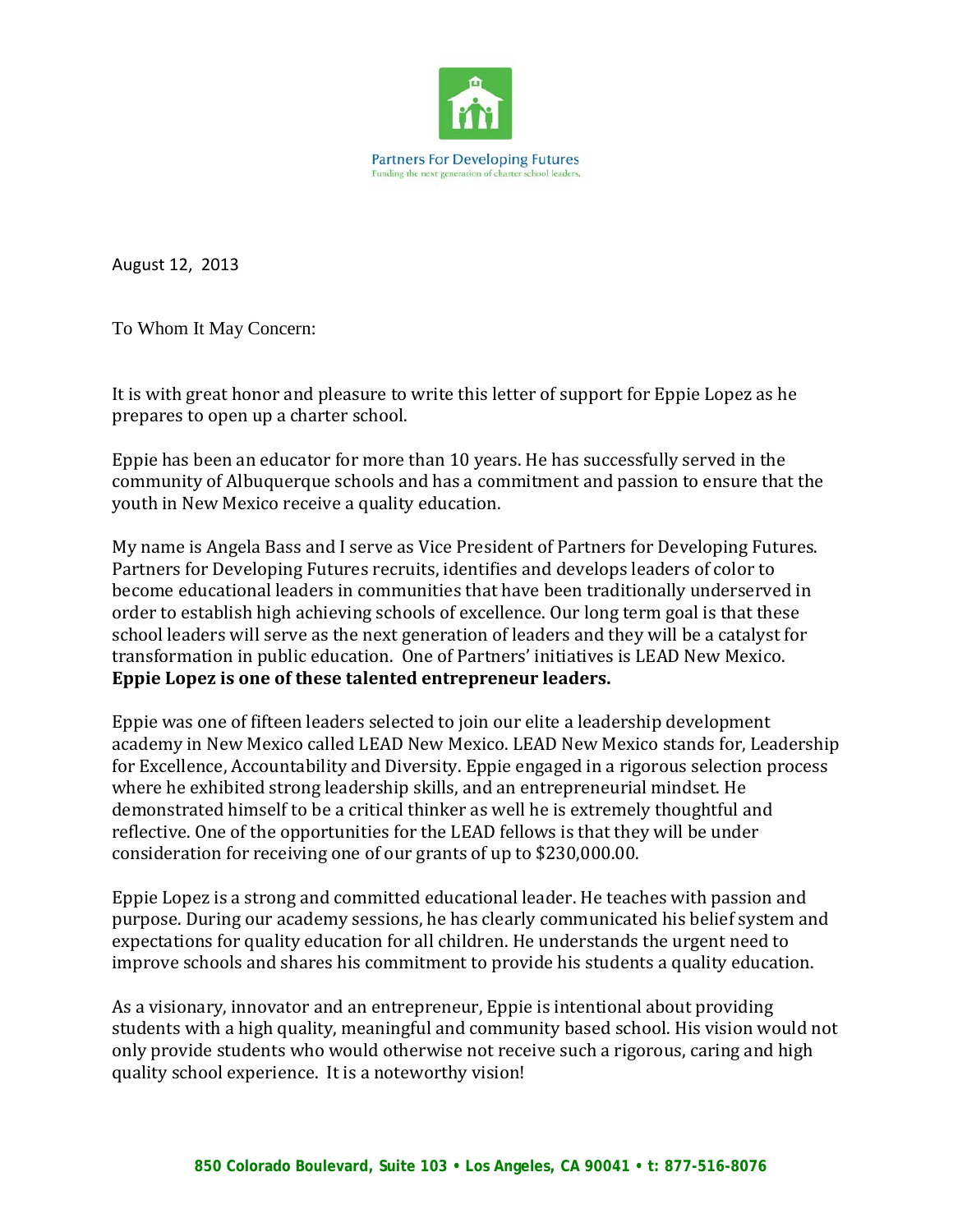

I have served in public education for more than thirty years as well as my work with Partners for Developing Futures. I have worked with thousands of educators and I believe that Eppie possesses many qualities and characteristics one would hope to find in a leader. He is dedicated to education, he is dedicated to his students' success, he is a learner and he has a leadership voice that demands access and excellence for all children.

Again, it is with extreme pride that I submit this letter of support. Eppie is a passionate educator who will serve well in any community. I look forward to his continued contributions and leadership the New Mexico's educational community. Please feel free to contact me if you have further questions at, 858-735-1247.

Best,

Angela Bass, Ed.D Vice President, Partners for Developing Futures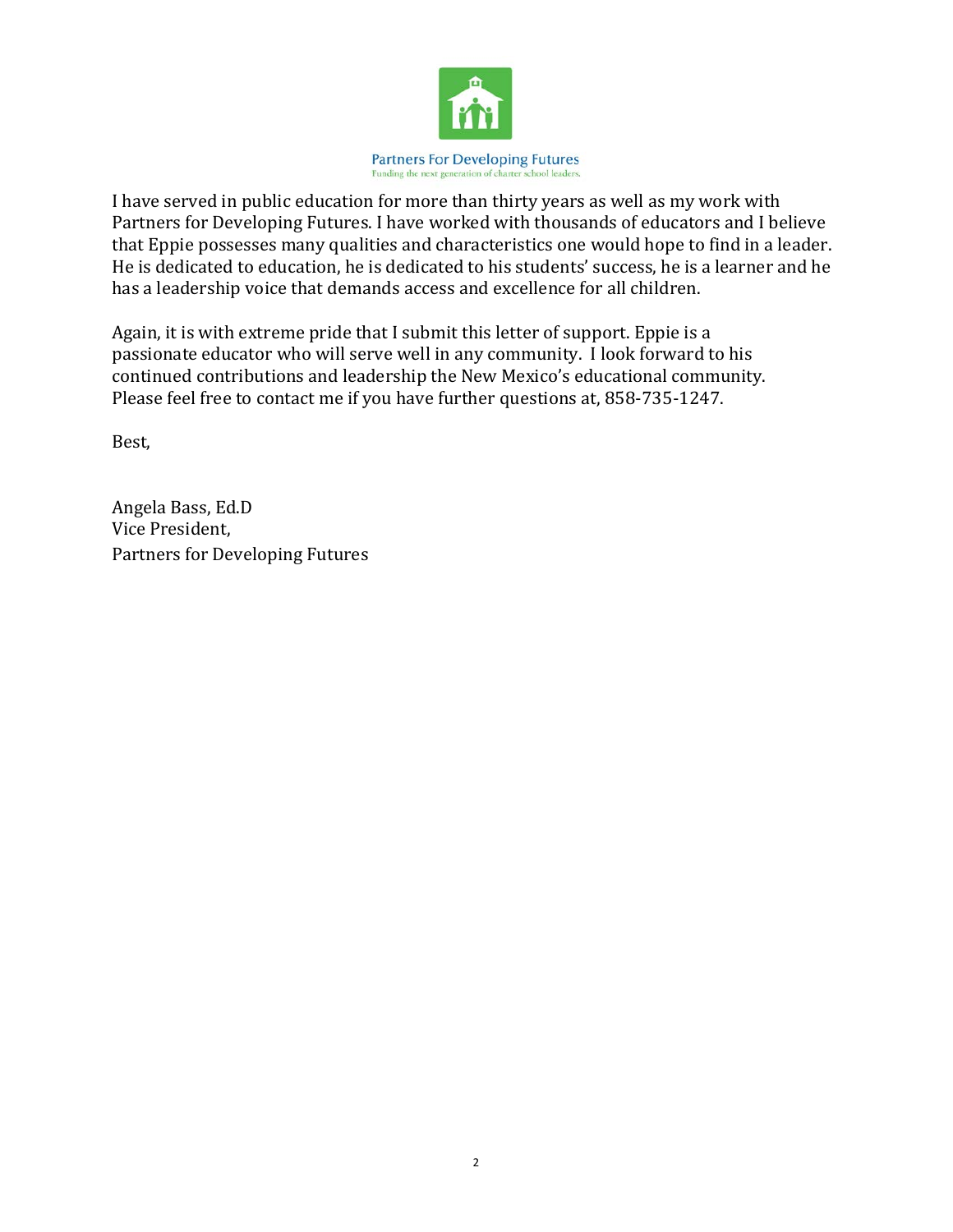## 402 West Court Ave., Las Cruces, NM 88005 575-541-0145 **Court Youth Center**



 $8/16/13$ 

New Mexico Public Education Department Jerry Apodaca Education Building 300 Don Gaspar Santa Fe, NM 87501

Dear Public Education Charter Selection Committee,

I am writing this letter to show my support for RISE New Mexico. RISE includes components that are often missing in the education of our youth today. To include a process that utilizes the noncognitive skills, not only allow for the development of a self-learning style but also helps a student to realize their potential and excel in any learning environment.

Many students today have disengaged from the current educational system for a number of reasons but one that I hear often is "how does that relate to me." By implementing a program that allows for cultural relevance will create in all students especially minority students an ownership that is missing in the present education system. Ownership leads to inspiration, which builds on selfesteem to allow for an empowerment that has not been tapped into by the majority of our youth. RISE will do just that cultivate self-motivating environments to help students succeed in school and in life.

Eppie Lopez and I are partners in LEAD New Mexico's first cohort. Over the year I have gotten to know him and believe he truly has a servant's heart for the youth of not only New Mexico but the country as well. His passion, integrity, loyalty and expertise of the education system are to be commended and I support him in creating a charter school that is unique to the community it will serve.

Thank you for your time

Sincerely.

Shakera Crawley Assistant Director of the Court Youth Center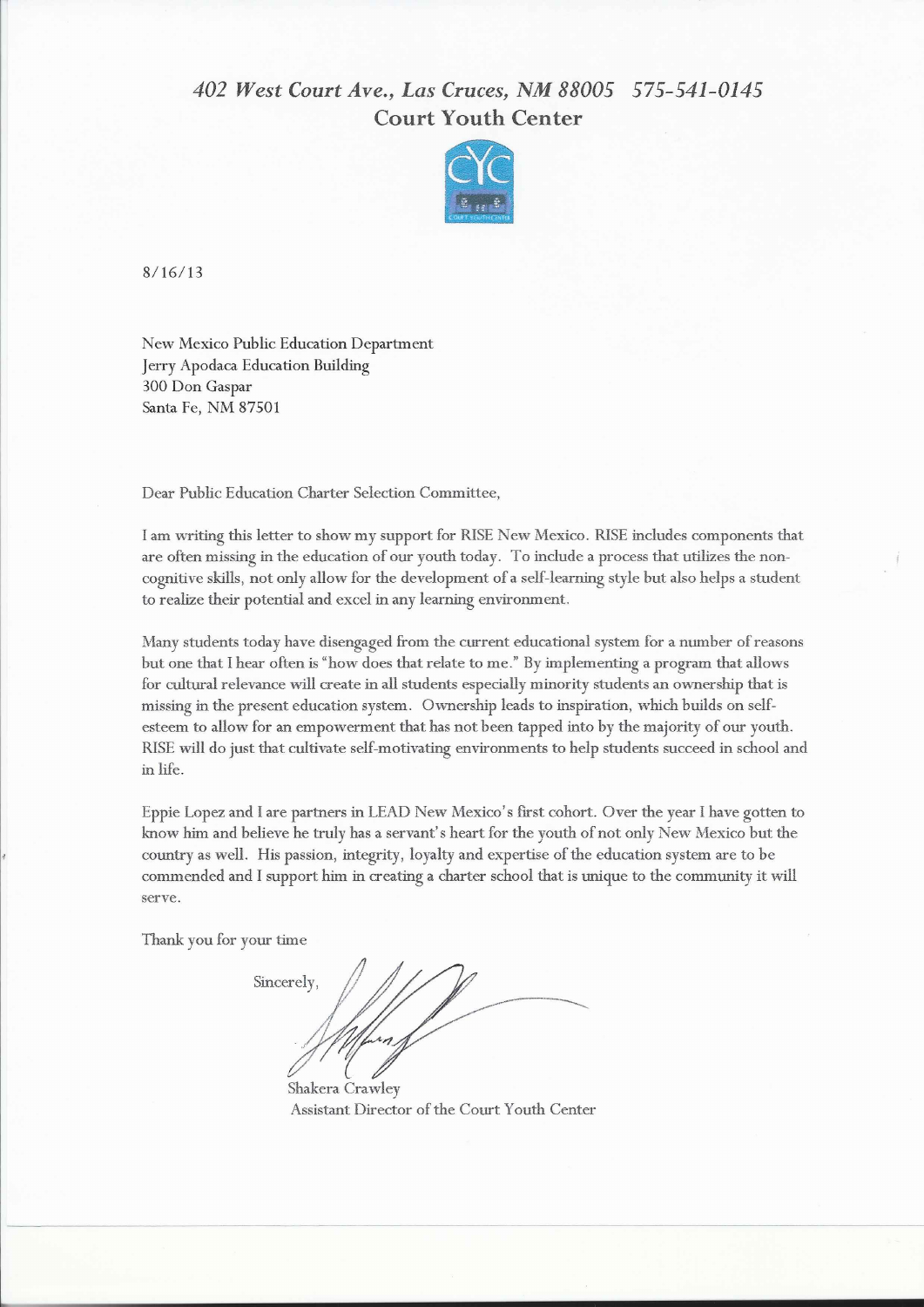August 15, 2013

Dear Public Education Commission,

It is with great honor and pride that I give my professional support to R.I.S.E. New Mexico Elementary. In my eight years of servitude with the Public Education Commission, this is the application I longed for. With a mission to provide relevant and inspiring education through self empowerment, I had to personally delve into this application to determine sound pedagogy.

I find that the collaborative teaching of cognitive and non-cognitive skills places the child-growing focus on the quality of the nurturing. The attitudes, beliefs, self esteem and self efficacy of children and subsequent behaviors are the foundation of all learning; they define what one will become.

As R.I.S.E. Founders build capacity, they have further defined the foundational needs to make the R.I.S.E. model a success: Professional development based on annual strategic planning and comprehensive teacher induction will augment the delivery of dual-purpose education, Asset Based Campaign (ABC) and the CPR model (confidence, persistence and resilience).

They are also venturing into the essential yet chronically underfunded sector of wellness by establishing a commitment from me to establish a teacher wellness education and training program based on a three-tiered socio-ecological model approach: teacher effectiveness, teacher wellness and school safety. In addition, the Vistelar Group out of Milwaukee, Wisconsin, stands at the ready to provide verbal defense and influence training to respond to verbal and physical conflict, child bullying, verbal aggression and campus intruders.

As I can personally attest, highly credentialed organizations of change are committed to the R.I.S.E. evolution. Thank you for your consideration. I miss you all and the wonderful work we accomplished together.

Wellness in Mind,

## *M. Andrew Garrison*

M. Andrew Garrison, CEO & President BODYFACTS Wellness Consulting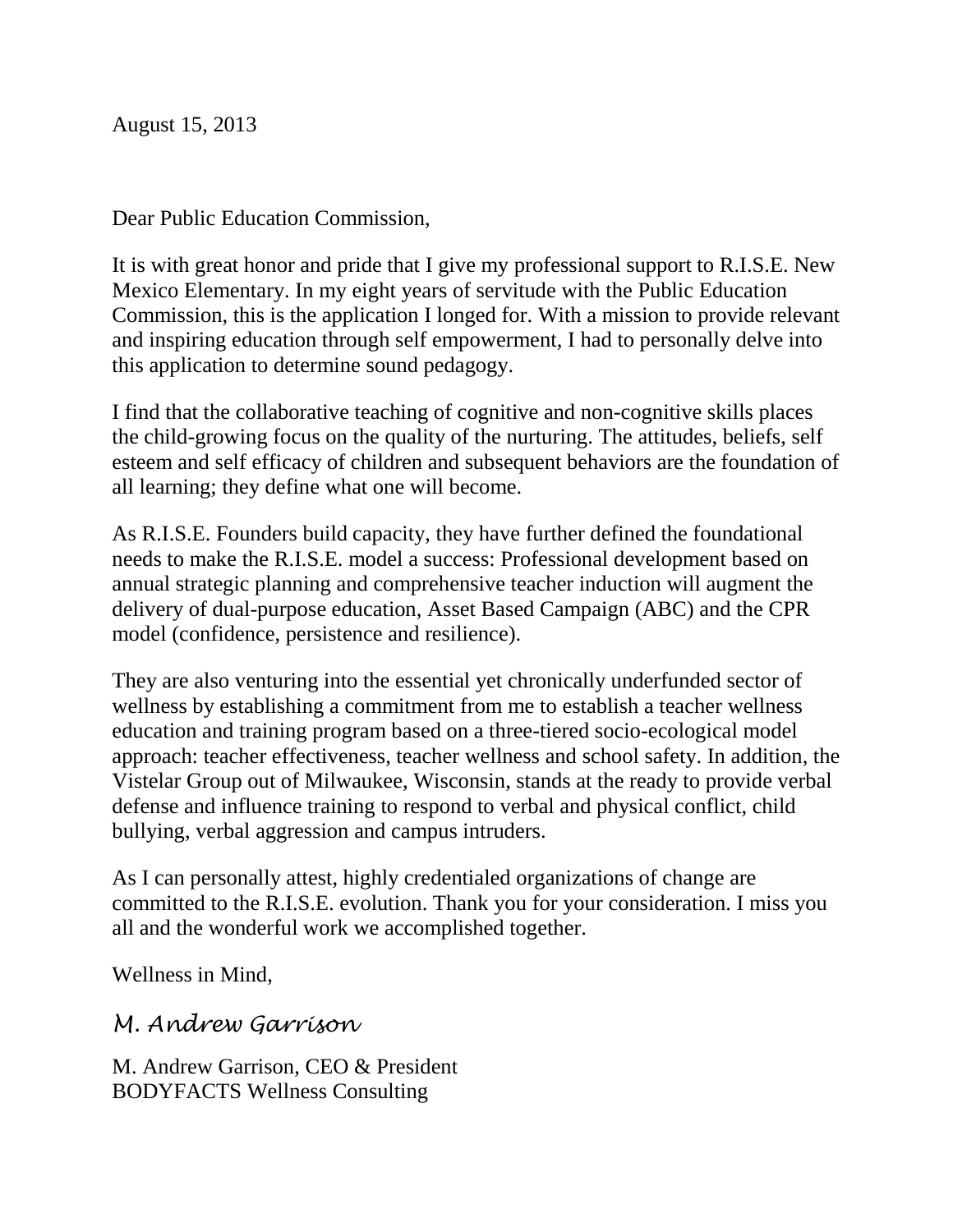August 20, 2013

To Whom it may concern:

RISE New Mexico, an idea born of a vision of an equitable education for all children regardless of socio economic status, of language, of disability and of poverty. RISE NM began as an idea to foster a caring creative way of teaching children while making their learning relevant to today's student culture while providing opportunities for creativity and inspiration through an understanding of self. It is this understanding that not only empowers the students and their parents; it impacts community as a whole and serves as a fundamental agent of change to our communities.

RISE NM represents the best in education, a genuine concern for the community in which it will serve, this is demonstrated by Eppie's and Vanessa's commitment to the children and community in which they live, this is clearly outlined in their application as its based on research and data such as the *Persistence,* Resilience and Confidence (CPR) model, their Asset Based Campaign (ABC) and their use of *the Collaborativefor Academic, Social and Emotional (CASEL) learning program.*

What RISE NM is not: It is definitely not your run of the mill type of operation where someone sets up shop in a poor community to make money who then hires all of their buddies to fill positions at the school. RISE NM is about two teachers who will take a "whole child" approach to teaching, who will in turn create a learning community which will benefit the larger area it serves by encouraging children to love learning by making school a positive and exiting experience. With this letter I wholeheartedly place my support behind RISE NM, a school for positive change in which must be duplicated in other parts of my state, New Mexico.

Sincerely,

Raymundo Lara Las Cruces, New Mexico eIrayzi [n@aol.corn](mailto:eIrayzi%20n@aol.corn)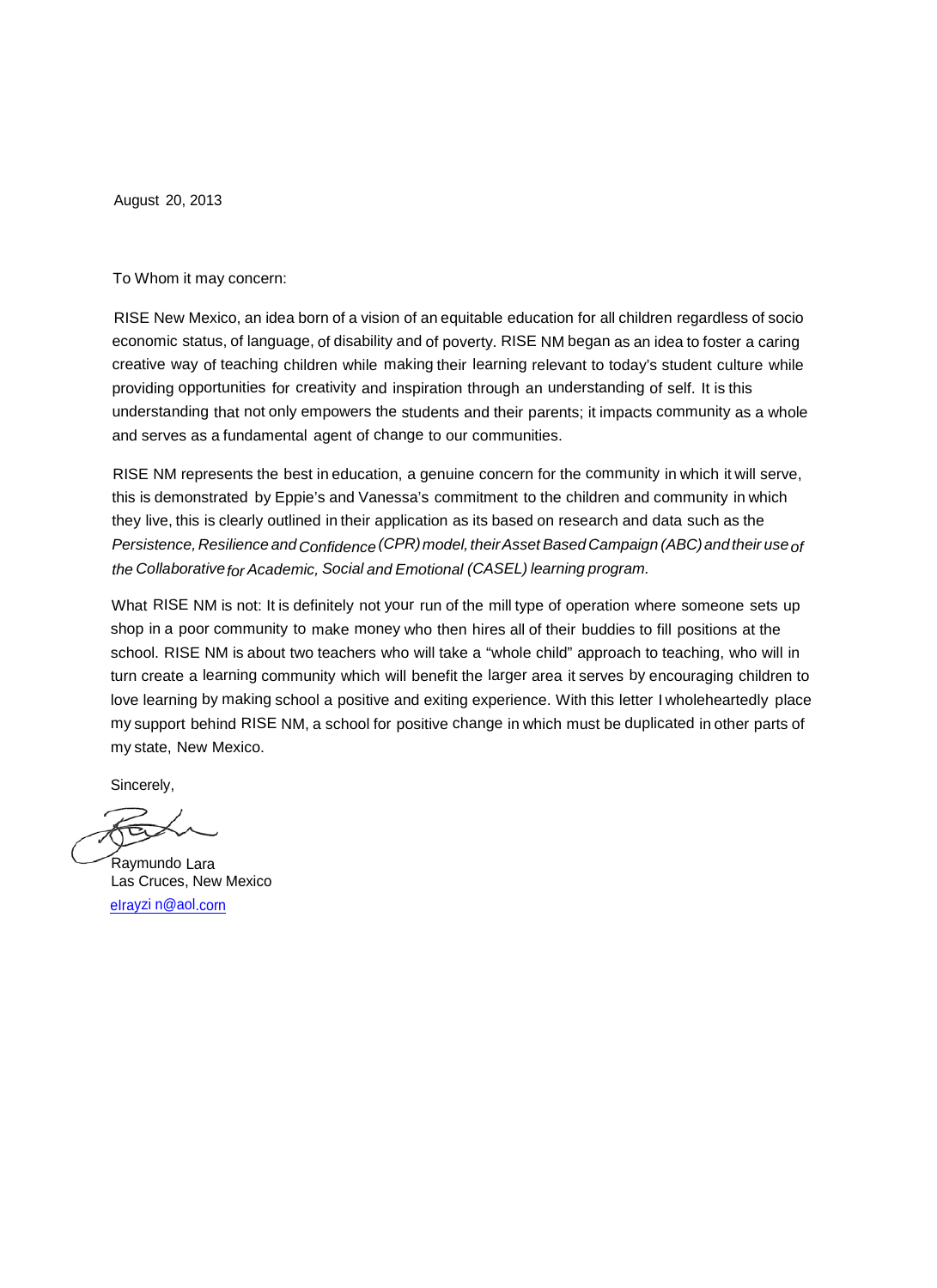

*Sheryl Williams Stapleton African American Performing Arts Center and Exhibition Hall 310 San Pedro Blvd. NE Albuquerque, NM 87110*

Joby Wallace, President, Board of Directors

August 15, 2013

Dear Committee Members:

I am writing in strong support of the RISE New Mexico Charter School application to the New Mexico Public Education Department for approval to establish the school.

New Mexico's schools have been ranked nationally in lowest percentiles for at least the last ten years. It has been known that many of the schools in New Mexico are still operating the same way for the last twenty years. RISE New Mexico focuses on education in a non tradition aspect. It encompasses the non cognitive as well as cognitive skills for students.

As the President of the African American Performing Arts Center (AAPAC) that operates a community after school education program. I am well aware of the fact that when students' non-cognitive skills are developed they performed better in schools than their counter parts. These students also are very successful on their jobs as well.

On behalf of the AAPAC I strongly support RISE New Mexico application for Charter School.

Sincerely, *Joby Mitchell-Wallace*

Joby Mitchell-Wallace, President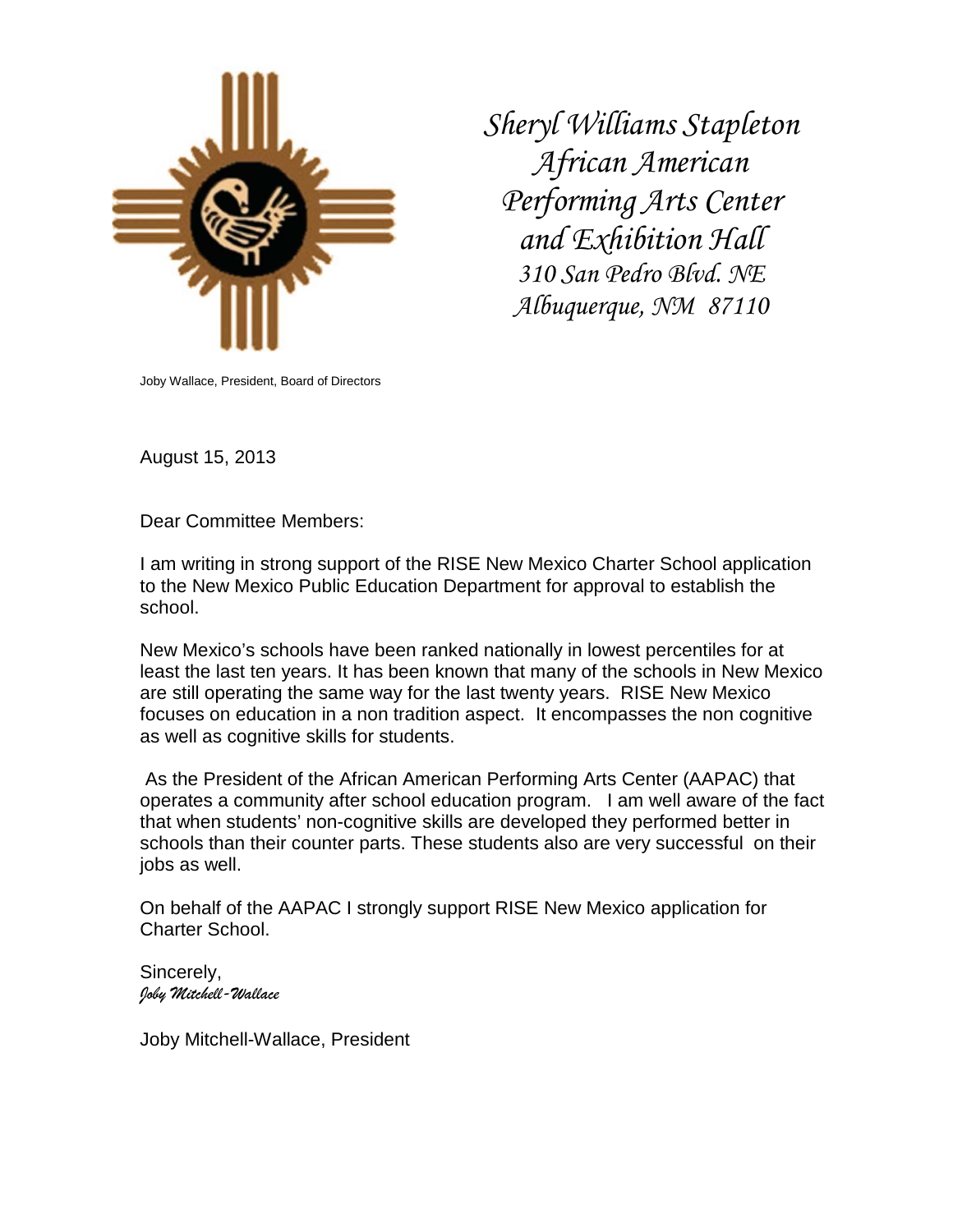To the members of the Public Education Commission,

As a teacher in the South Valley, I know the importance of character education and instilling grit in our students. Nothing will make a bigger impact on our kids than the teaching of resiliency in the face of challenges. RISE New Mexico has the chance to start a school from the ground up with a combination of critical thinking pedagogy and resiliency education. It is important that all students have a chance, an opportunity to become more than just successful at standards and tests. To build better people, you need to first acknowledge school's role in that construction. RISE New Mexico is part of that acknowledgement.

Knowing personally Eppie Lopez, I know his commitment to making the students the primary voice in any school he creates. His ability to connect with students, to keep his focus on the kids is what will make this school successful. The current climate makes it hard for a new charter to find its approval and rightly so. The creation of an educational community is one of the most vital and challenging efforts we have. No issue matters more than the effective education of our young people. This includes the character education of them as well.

RISE New Mexico has put together a proposal with initiatives backed by the best data available in education. The curriculum proposed is ambitious and well positioned for the highest efficacy. The curriculum of a Dual Purpose education acknowledges the holistic learning that must occur within the education community. The Dual Purpose education includes an Asset Based Campaign, Inspirational Curriculum, Ownership Culture, and School Wide Social/Emotional program. It is for all these reasons above that I recommend that RISE New Mexico is approved by the New Mexico Public Education Commission. Thank you.

Sincerely, Tomas Ponce 6<sup>th</sup> Grade Humanities Teacher South Valley Academy [tom.ponce@gmail.com](mailto:tom.ponce@gmail.com)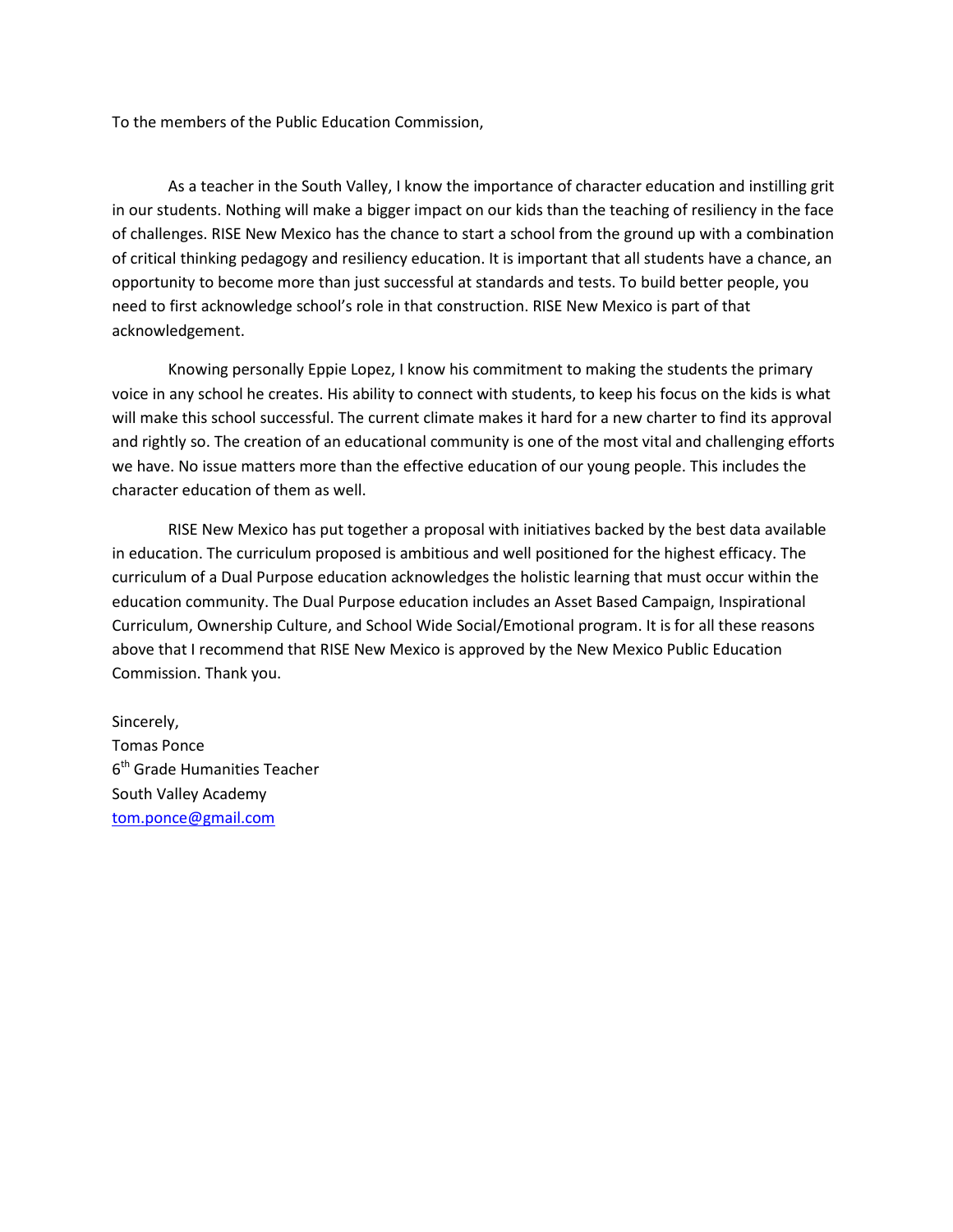## **BILL&MELINDA GATES** foundation

PO Box 23350 Seattle, WA 98102, USA V 206.709.3100 F 206.709.3180 www.gatesfoundation.org

Dear PEC Commissioners,

I am writing to publically endorse the petition filed by RISE New Mexico and its founder Mr. Eppie Lopez. I have known Mr. Lopez for a number of years including his time at USC where he honed his skills and an education entrepreneur. Mr. Lopez and his team are deeply committed to serving the youth of New Mexico and RISE NM has both the will and skill to succeed and meet the aspirations of the students and families who will place their trust in the RISE team.

I have the honor of being a public educator for 40+ years including a decade as a California superintendent, the founder of California's first charter school (the second in the nation) and co-founder of the nation's first charter management organization (Aspire Public Schools). I am proud of the fact that all parents have the ability to choose the school's their children attend and believe that all schools must serve students well. I am a proponent for closing or reconstituting low performing schools and do not believe low capacity charter petitions should be granted.

RISE however has displayed its capacity and will to develop an educated citizenry and ensure that RISE students will realize their deepest hopes and aspirations. RISE will enrich the quality of life for their students as well as prepare more youth to do what they love and earn what they need.

Eppie Lopez and his RISE petition are a concrete example of what can happen when passionate individuals recognize the dignity of being an educator and commit their hearts and minds to better the opportunity equation for youngsters whose dreams deserve a chance to become their reality. I fully endorse Mr. Lopez and his RISE NM vision and encourage you to approve his petition as a gift the PEC can give to the citizens and students of New Mexico.

Deepest regards and thank you for your service,

Don Shalvey Ed.D. Deputy Director US Programs Bill & Melinda Gates Foundation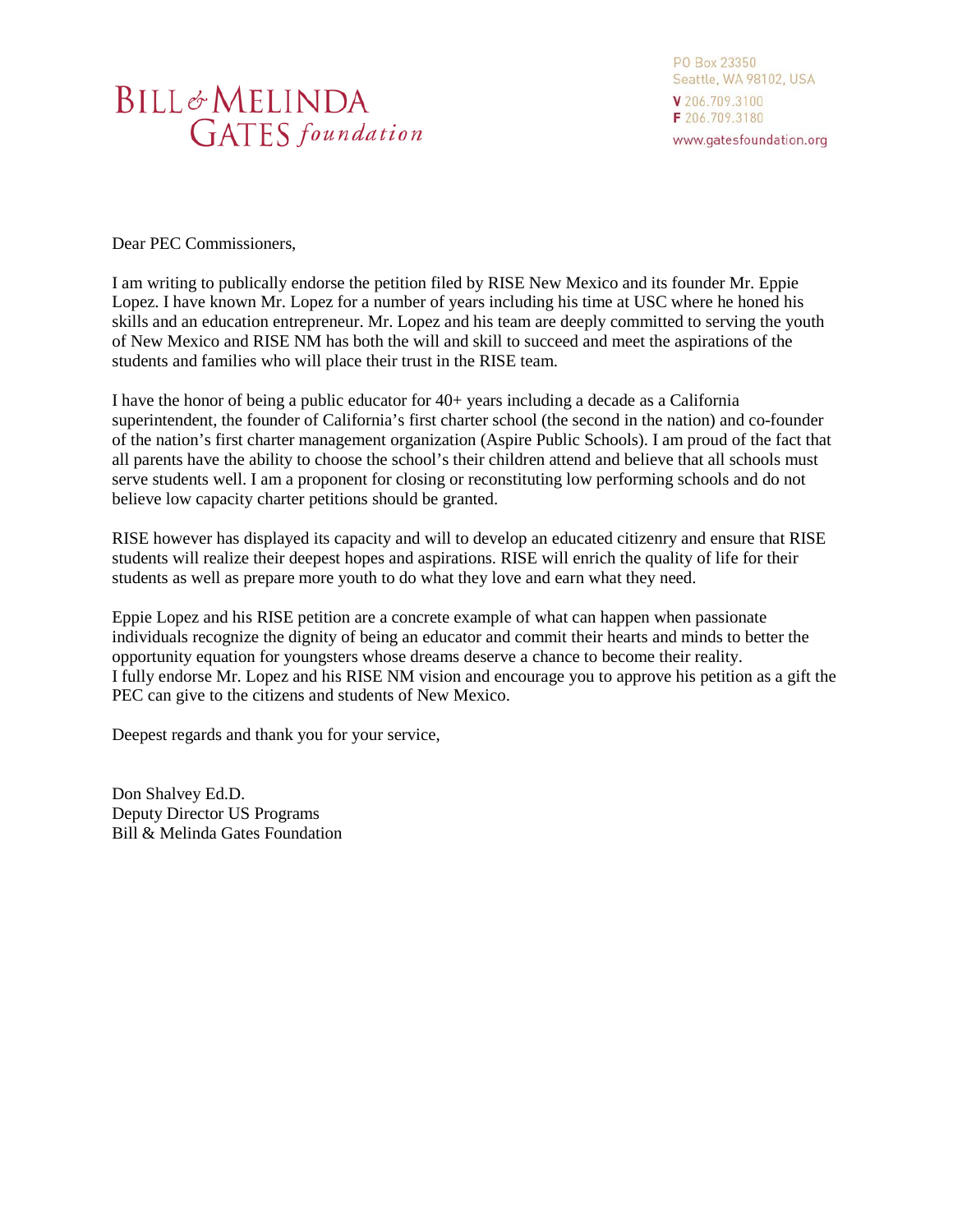R.I.S.E. Input from Public Comment site

| Email     | Name     | School                  | <b>Comments</b>                                                                                                                                                                                                                                                                                                                                                                                                                                                                                                                                                                                                                                                                                                                                                                                                                                                                                                                                                                                                                                                                                                                                                                                                                                                                                                                                                                                                                                                                                                                                                                                                                                                                                                                                                                                                                                           |
|-----------|----------|-------------------------|-----------------------------------------------------------------------------------------------------------------------------------------------------------------------------------------------------------------------------------------------------------------------------------------------------------------------------------------------------------------------------------------------------------------------------------------------------------------------------------------------------------------------------------------------------------------------------------------------------------------------------------------------------------------------------------------------------------------------------------------------------------------------------------------------------------------------------------------------------------------------------------------------------------------------------------------------------------------------------------------------------------------------------------------------------------------------------------------------------------------------------------------------------------------------------------------------------------------------------------------------------------------------------------------------------------------------------------------------------------------------------------------------------------------------------------------------------------------------------------------------------------------------------------------------------------------------------------------------------------------------------------------------------------------------------------------------------------------------------------------------------------------------------------------------------------------------------------------------------------|
|           |          | ue -<br>R.I.S.E.<br>New | I am writing in support of the critical mission proposed by RISE New Mexico in educating our future generations. As a graduate of Espanola High School in the<br>1970s, I know personally how important it is to have the right influences in life and the tremendous opportunity for our educational system to be an important<br>contributor. While I personally benefited from individual teachers who inspired me to reach beyond what I thought possible, my overall assessment is that the<br>system in place was similar to what many students face today in Albuquerque's South Valley, the very place RISE New Mexico proposes to focus on. I base these<br>comments as a result of having participated in the MANOS program, an educational outreach initiative of Sandia National Laboratories emphasizing Math and<br>Science, encouraging middle schoolers to consider a educational path that would lead them to become future scientists and engineers. What I experienced directly<br>is that with the right inputs, students do respond with self-confidence and motivation to invest in their own futures. I believe that the approach proposed by RISE<br>Albuquerg New Mexico has the necessary ingredients to make a difference through the combined approach emphasizing both cognitive and non-cognitive character skills.<br>Through similar influences in my early life, I was challenged to pursue an engineering degree that ultimately led to a Master's in Mechanical Engineering from<br>Stanford University. This opened up opportunities through my career at Sandia National Laboratories to contribute to critical national security programs both in<br>the US and internationally. It is my assessment that RISE New Mexico through its commitment and approach will inspire many to reach beyond their imaginations, |
| abeytah@  | Henry J. | Mexico                  | give them the knowledge-base and skills to succeed, and provide opportunities to future achievement that will reflect well on our city and state. I whole-heartedly                                                                                                                                                                                                                                                                                                                                                                                                                                                                                                                                                                                                                                                                                                                                                                                                                                                                                                                                                                                                                                                                                                                                                                                                                                                                                                                                                                                                                                                                                                                                                                                                                                                                                       |
| msn.com   | Abeyta   | 8/22/13                 | endorse this proposed Charter and hope you look favorably upon it as it moves forward! Henry Abeyta                                                                                                                                                                                                                                                                                                                                                                                                                                                                                                                                                                                                                                                                                                                                                                                                                                                                                                                                                                                                                                                                                                                                                                                                                                                                                                                                                                                                                                                                                                                                                                                                                                                                                                                                                       |
|           |          |                         | To the Public Education Commission                                                                                                                                                                                                                                                                                                                                                                                                                                                                                                                                                                                                                                                                                                                                                                                                                                                                                                                                                                                                                                                                                                                                                                                                                                                                                                                                                                                                                                                                                                                                                                                                                                                                                                                                                                                                                        |
|           |          |                         | Albuquerq Growing up I never felt confident in school. I later on was diagnosed with Attention Deficit Disorder and found that the best learning environment for me were                                                                                                                                                                                                                                                                                                                                                                                                                                                                                                                                                                                                                                                                                                                                                                                                                                                                                                                                                                                                                                                                                                                                                                                                                                                                                                                                                                                                                                                                                                                                                                                                                                                                                  |
|           |          | ue -                    | smaller classrooms and teachers who cared. Unfortunately the teachers I had only stuck with their syllabus and didn't care whether their students passed or not.                                                                                                                                                                                                                                                                                                                                                                                                                                                                                                                                                                                                                                                                                                                                                                                                                                                                                                                                                                                                                                                                                                                                                                                                                                                                                                                                                                                                                                                                                                                                                                                                                                                                                          |
|           |          | R.I.S.E.                | As a new mother I want my son to have a fun learning experience and attend a school that actually cares about his education, potential, and self being. I believe                                                                                                                                                                                                                                                                                                                                                                                                                                                                                                                                                                                                                                                                                                                                                                                                                                                                                                                                                                                                                                                                                                                                                                                                                                                                                                                                                                                                                                                                                                                                                                                                                                                                                         |
| 88anairda |          | <b>New</b>              | RISE New Mexico stands out in that way and will give my son the confidence he'll need not only in school but in life!                                                                                                                                                                                                                                                                                                                                                                                                                                                                                                                                                                                                                                                                                                                                                                                                                                                                                                                                                                                                                                                                                                                                                                                                                                                                                                                                                                                                                                                                                                                                                                                                                                                                                                                                     |
| @gmail.co | Adriana  | Mexico                  |                                                                                                                                                                                                                                                                                                                                                                                                                                                                                                                                                                                                                                                                                                                                                                                                                                                                                                                                                                                                                                                                                                                                                                                                                                                                                                                                                                                                                                                                                                                                                                                                                                                                                                                                                                                                                                                           |
| m         | Garcia   | 8/22/13                 | Adriana Garcia                                                                                                                                                                                                                                                                                                                                                                                                                                                                                                                                                                                                                                                                                                                                                                                                                                                                                                                                                                                                                                                                                                                                                                                                                                                                                                                                                                                                                                                                                                                                                                                                                                                                                                                                                                                                                                            |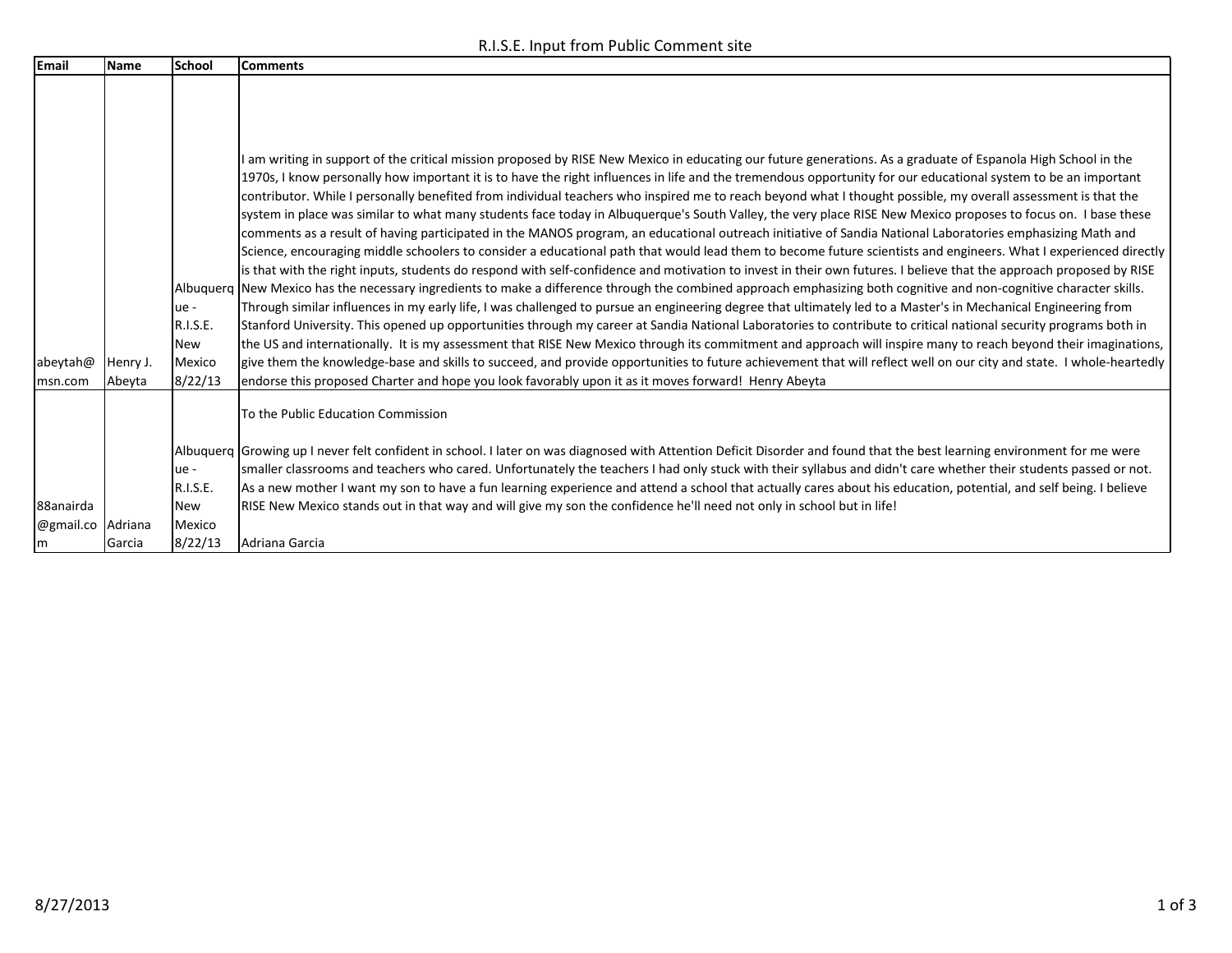R.I.S.E. Input from Public Comment site

| Email                                  | Name              | <b>School</b>                                             | <b>Comments</b>                                                                                                                                                                                                                                                                                                                                                                                                                                                                                                                                                                                                                                                                                                                                                                                                                                                                                                                                                                                                                                                                                                                                                                                                                                                                                                                                                                                                                                                                                                                                                                                                                                                                                                                                                                                                                                                                                                                                                                                                                                                                                                                                                                                                                                                                                                                                                                                                                                                                                                                 |
|----------------------------------------|-------------------|-----------------------------------------------------------|---------------------------------------------------------------------------------------------------------------------------------------------------------------------------------------------------------------------------------------------------------------------------------------------------------------------------------------------------------------------------------------------------------------------------------------------------------------------------------------------------------------------------------------------------------------------------------------------------------------------------------------------------------------------------------------------------------------------------------------------------------------------------------------------------------------------------------------------------------------------------------------------------------------------------------------------------------------------------------------------------------------------------------------------------------------------------------------------------------------------------------------------------------------------------------------------------------------------------------------------------------------------------------------------------------------------------------------------------------------------------------------------------------------------------------------------------------------------------------------------------------------------------------------------------------------------------------------------------------------------------------------------------------------------------------------------------------------------------------------------------------------------------------------------------------------------------------------------------------------------------------------------------------------------------------------------------------------------------------------------------------------------------------------------------------------------------------------------------------------------------------------------------------------------------------------------------------------------------------------------------------------------------------------------------------------------------------------------------------------------------------------------------------------------------------------------------------------------------------------------------------------------------------|
| bminnerly<br>@nmmedi<br>aarts.org      | Blake<br>Minnerly | ue -<br>R.I.S.E.<br>New<br>Mexico<br>8/21/13              | To: New Mexico Public Education Department<br>Charter School Division 1 am writing this letter in support of the charter application of the RISE New Mexico<br>Charter School submitted by Eppie Lopez. I believe that RISE New Mexico would be an outstanding addition to the educational landscape of our state and would<br>well-serve many, many students who would benefit from it's combination of cognitive and non-cognitive pedagogies. I am a level three licensed New Mexico<br>educator with over twenty years of classroom experience at the elementary, secondary and post-secondary level. I have worked at public, private and charter<br>schools and am currently co-department head of media arts at the Media Arts Collaborative Charter School. I am also a National Artist-Teacher Fellow, granted by<br>the Surdna Foundation and a LEAD New Mexico Fellow, granted by Partners for Developing Futures. This wide range of experience has provided me with<br>substantial insight into what works and what does not in terms of educational pedagogy that can reach underserved populations. I can say with confidence that<br>RISE New Mexico will work, because it understands that underserved students require much more than just academic support. They require personal, emotional<br>and communal support as well. RISE NM will provide that balance by developing curriculum that is culturally relevant to the population they serve and thereby<br>inspires those students to see themselves as part of a rich, vital culture that can and will succeed educationally. RISE's target population is traditionally a low-<br>Albuquerg  income underserved population that has long struggled to achieve academically. I believe strongly that RISE's approach is an innovative and caring response to this<br>problem. As a LEAD New Mexico Fellow, I have been privileged to work with mr. Lopez as part of our cohort and have been privy to his plans for RISE NM as they<br>have developed. I have found him to be a highly dedicated, passionate and caring educator and a talented administrator. I have no doubt that he will be able<br>achieve RISE New Mexico's mission and provide a caring, balanced educational experience to students who have too often slipped through the cracks of our<br>current educational system. I ask you to grant him that opportunity. Thank you, Blake Minnerly, MSME Media Arts Co-Department Head Media Arts Collaborative<br><b>Charer School</b> |
| martinjole<br>a@gmail.c<br>om          | Martin<br>Olea    | Albuquerq<br>ue -<br>R.I.S.E.<br>New<br>Mexico<br>8/20/13 | To whom it may concern, I write this communication to express my enthusiastic support of R.I.S.E. Academy. Having grown up in circumstances similar to the<br>children that will be served by this visionary school, I can personally attest to the great need of viable alternatives that emphasize the affective domain and<br>emotional intelligence in conjunction with academics. Too often, our schools implement technocratic approaches to education that are void of any considerations<br>to the unique issues our highest-at-risk students in our great state. We will never grow our own educational vision and its moral imperative as New Mexicans, if<br>we continue to subscribe to paradigms from people who aren't rooted in our communities or understand where are children are coming from. R.I.S.E. is a great<br>opportunity to implement a new way of doing school from a ground truth new mecican perspective, with the intent of truly meeting the unique cultural, social and<br>emotional needs of our children. Martin Olea                                                                                                                                                                                                                                                                                                                                                                                                                                                                                                                                                                                                                                                                                                                                                                                                                                                                                                                                                                                                                                                                                                                                                                                                                                                                                                                                                                                                                                                                        |
| shaunapoi<br>nter@yaho Shauna<br>o.com | Pointer           | Albuguerg<br>ue -<br>R.I.S.E.<br>New<br>Mexico<br>8/21/13 | To whom this may concern,<br>I am writing to express my support of RISE New Mexico and their purpose and vision for their school. I believe their passion in raising up strong students<br>academically and with the drive and persistence that's needed in our community is vital to leadership in our schools. As a parent of a 4 and 7 year old, I think<br>about building character in our kids more than just learning from books. I want our kids to have confidence, passion, drive, and to be able to bounce back when<br>they fail. Many times, it's the life experiences that teach you more than what you were taught in school. Specifically, I believe this school initiative is needed in the<br>South Valley of Albuquerque to raise up students with a good work ethic and the confidence to be a great leader (no matter what field they fall into). This school<br>would be an asset to Albuquerque and to all the families of the students that may attend.<br>Shauna Pointer<br>(505) 315-9779                                                                                                                                                                                                                                                                                                                                                                                                                                                                                                                                                                                                                                                                                                                                                                                                                                                                                                                                                                                                                                                                                                                                                                                                                                                                                                                                                                                                                                                                                                              |